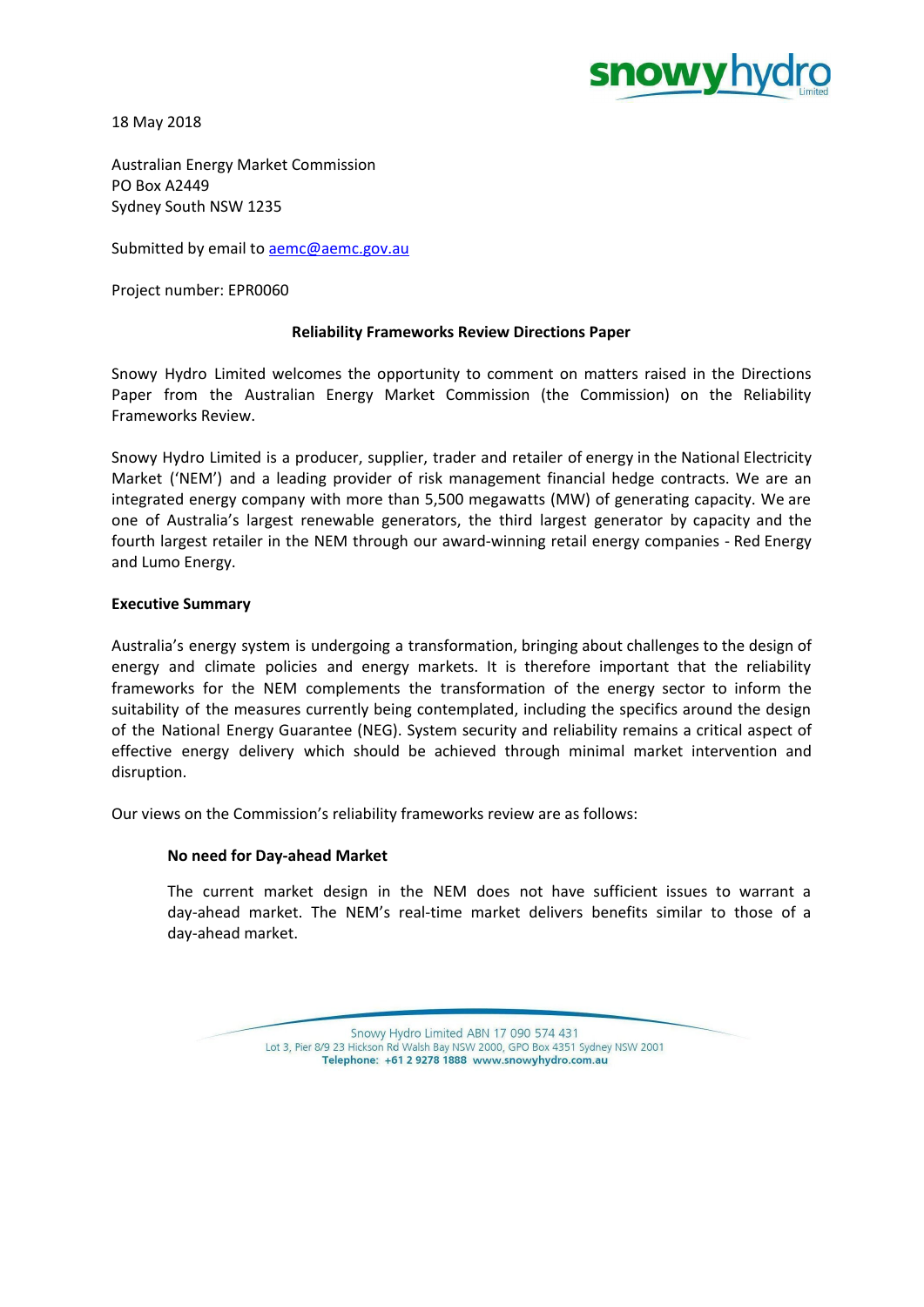The Generator Group<sup>1</sup> commissioned SW Advisory<sup>2</sup> to undertake an independent review of the merits of a Day-ahead market for the NEM. Advice from the Consultant clearly rejects the need for this major change in the NEM design. The report concludes:

- A Day-ahead market in the NEM seems to be a solution to a deficiency in the NEM that has not been clearly articulated;
- The NEM was designed around price signals providing incentives for efficient behaviour. Where there are deficiencies in price signals or information AEMO should be looking at market solutions and not system control solutions;
- If there are security issues such as system strength in South Australia, these issues can be solved through the provision of new ancillary services and an integrated market for inertia and fast response FCAS contingency services;
- The potential adverse impact of a unit commitment Day-ahead market may be significant with:
	- Less efficient unit commitment optimisation;
	- Complications with 5 vs 30 minute optimisation;
	- How would rebidding be incorporated? Any reduction in flexibility would adversely affect generators whose circumstances can change substantially over a day.
	- How would energy constrained generators be included?;
	- Would complicated offer structures reward inflexibility and encourage gaming?;
	- Would generators be paid start-up costs and how would these be recovered? Uplift cost recovery mechanisms may not allow Participants to manage their exposure;
	- A Day-ahead market is likely to reduce incentives to invest in flexible generation and loads.
	- $\circ$  Complications associated with two part settlements and how this may adversely impact prudent risk management and the depth and liquidity of the contracts market; and
	- Contrary to the NEM's design principles of decentralised decision making and consistency between dispatch and pricing.

# **The case for Wholesale Demand Response has not been made**

There are numerous existing and available commercial incentives for demand response in the NEM. There are no barriers to consumers providing demand side response and there is no evidence to suggest that there are insufficient incentives on retailers to offer demand response services.

 $1$  The Generator Group consists of Snowy Hydro, Delta Electricity, and Origin Energy.

<sup>2</sup> SW Advisory, 2018, "Critique of Day Ahead Markets and the NEM"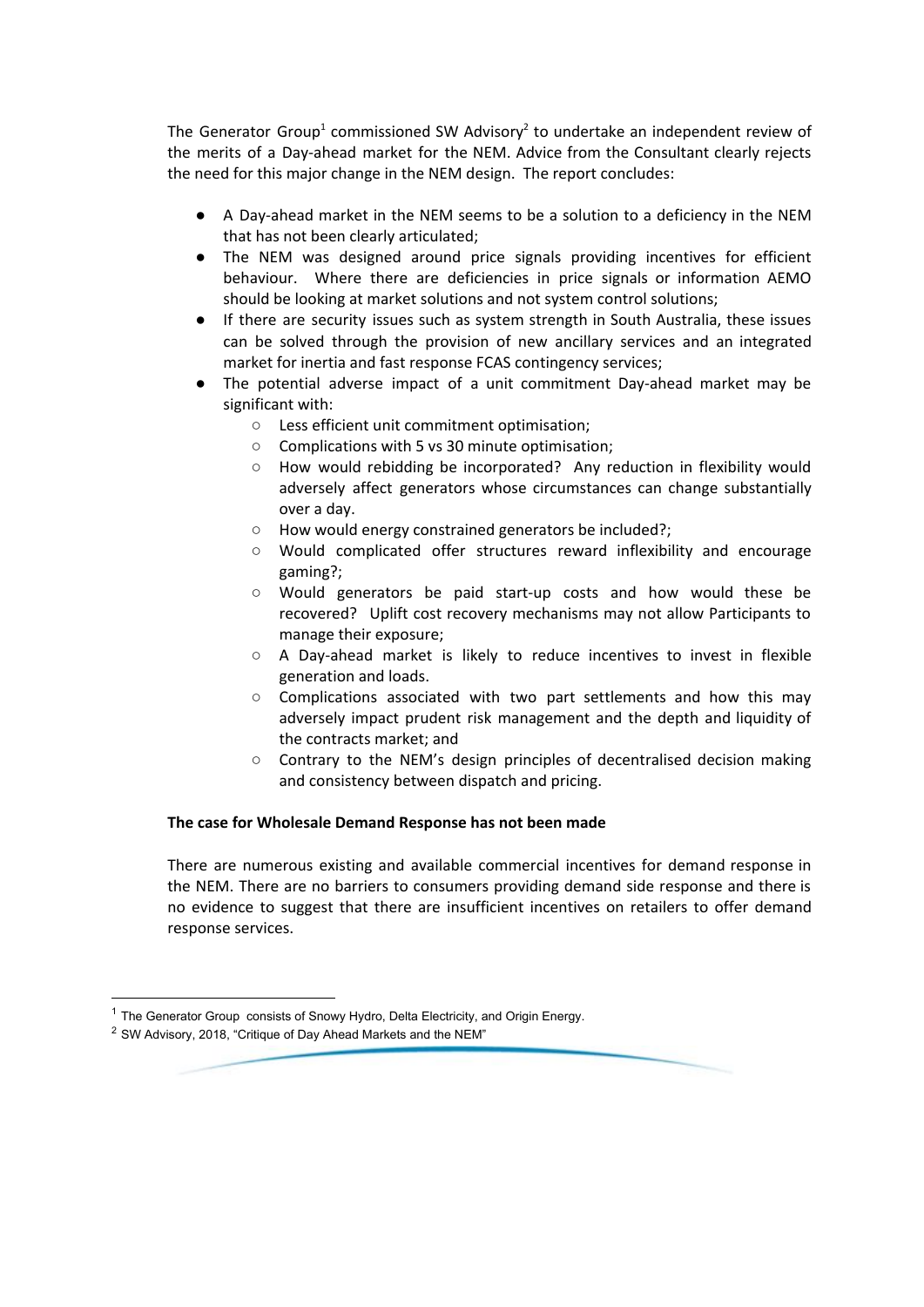Separating the wholesale demand response without understanding what demand response is being underutilised would unnecessarily require significant changes to the current market design.

Snowy Hydro is cautions against the option of "*transferring the value of the wholesale demand response from the existing FRMP to the aggregator*". This proposal highlighted in page 130 of the Directions paper is the same as the Demand Response Mechanism (DRM) considered in 2015.

The DRM proposal relies on a Third Party submitting a hypothetical baseline consumption profile of what electricity consumers would have consumed in the absence of their actual demand side response. The Third Party is then paid the difference between the "Baseline" consumption and actual consumption multiplied by the spot price. This is problematic and inefficient for the following reasons:

1. Another unrequired regulatory intervention

The NEM design gives equal opportunity/incentives on both the supply side (generators) and the demand side. It can be argued that the demand side already has information asymmetry advantages over generators. That is, unscheduled demand consumers are not required to provide their intention to curtail load through market bids. The DRM further skews this advantage to the demand side with no economic benefit. Snowy Hydro believes the benefits of the proposed DRM are overstated as there are already existing commercial arrangements in place that allow demand side response when it is economic. These arrangements include interruptible tariffs, scheduled and unscheduled demand response, and spot price pass-through.

2. Compromises the current market design and its pricing signals

As outlined earlier, the NEM design gives equal opportunity/incentives on both the supply side (generators) and the demand side. Snowy Hydro is increasingly concerned by claims that any action that reduces short term high spot prices must be in the overall interest of consumers. The introduction of the DRM would further distort and dampen high spot price signals. Longer term customer outcomes are best protected by undistorted pricing signals that provide the investment signal for ongoing investment in new assets.

3. Distortion to the Contract/Financial Markets

The introduction of the DRM would not reduce wholesale and retail market prices. The contracts market is dynamic and buyers and sellers would adjust hedging prices to account for exposure to the demand side response quantity. The net effect of the proposed DRM arrangements is to increase hedging risks for both generators and retailers. This increase risk would then lead to an increase in wholesale and retail electricity costs for end consumers.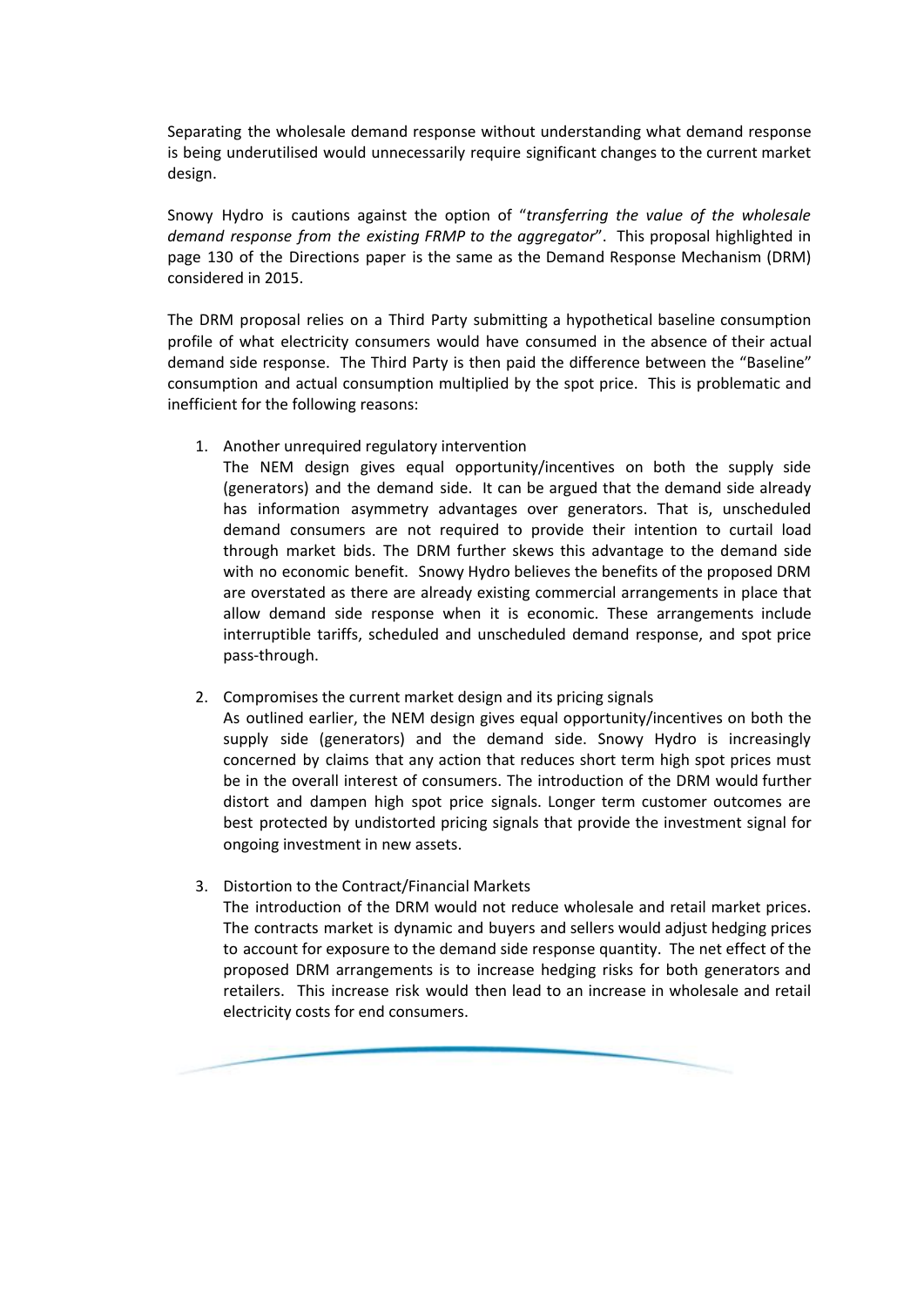- 4. The DRM would be very prone to gaming of the "consumption baseline"
- The Third Party or the Demand Response Aggregator (DRA) is incentivised to maximise the difference between the consumption baseline and their actual consumption. In the United States of America (USA) DRM is often cited as jurisdictions that facilitate demand response. Snowy Hydro notes that there are many different electricity market designs in the USA and hence, like for like comparisons with the NEM are very difficult. Even with this fact, those markets in the USA which have a DRM are embroiled with disputes between DRM respondents and Regulators over the gaming of the consumption baseline to maximise payments to the DRM recipient.
- 5. The implementation costs of the DRM are potentially significant Duplicate metering, increased regulatory oversight and working groups to establish the consumption baseline methodology are a number of tangible costs that will be incurred to establish the DRM. The DRM will also require rigorous monitoring by an institutional body to ensure there is no gaming.

Snowy Hydro strongly believes that the DRM is a complex solution looking for a problem that simply does not exist. The DRM is unjustified, distorts the current market design where both the supply and demand side have clear pricing signals/incentives to either produce or to consume energy, would impose significant implementation costs, distort the Contract/Financial markets and benefit a small group of large consumers at the expense of a much broader group of consumers. Snowy Hydro strongly advocates that the DRM option was found to and continues to fail to meet the NEM Objective and should not be considered further.

# **The NEM does not require a Separate Strategic Reserve**

A strategic reserve is a type of capacity mechanism that compensates surplus capacity for being available at times of scarcity. This may be suited at addressing short-term reliability needs. However as the duration of the strategic reserve increases the efficacy of needing the reserve depends on the validity of supply and demand forecasts.

As the variability of both the generation mix and consumer responses increases the accuracy of future supply / demand balance reduces with longer dated forecasts. Further the remuneration of these services through availability payments means that the preservation of reserves is not costless and there is an incentive for these services to only be made available to the reserves process instead of being made available through the existing markets.

For these reasons Snowy Hydro does not support extension of the Long Notice Reliability and Emergency Reserve Trader (RERT) or an Enhanced RERT which would allow AEMO to purchase reserves 3 years ahead of the anticipated shortfall.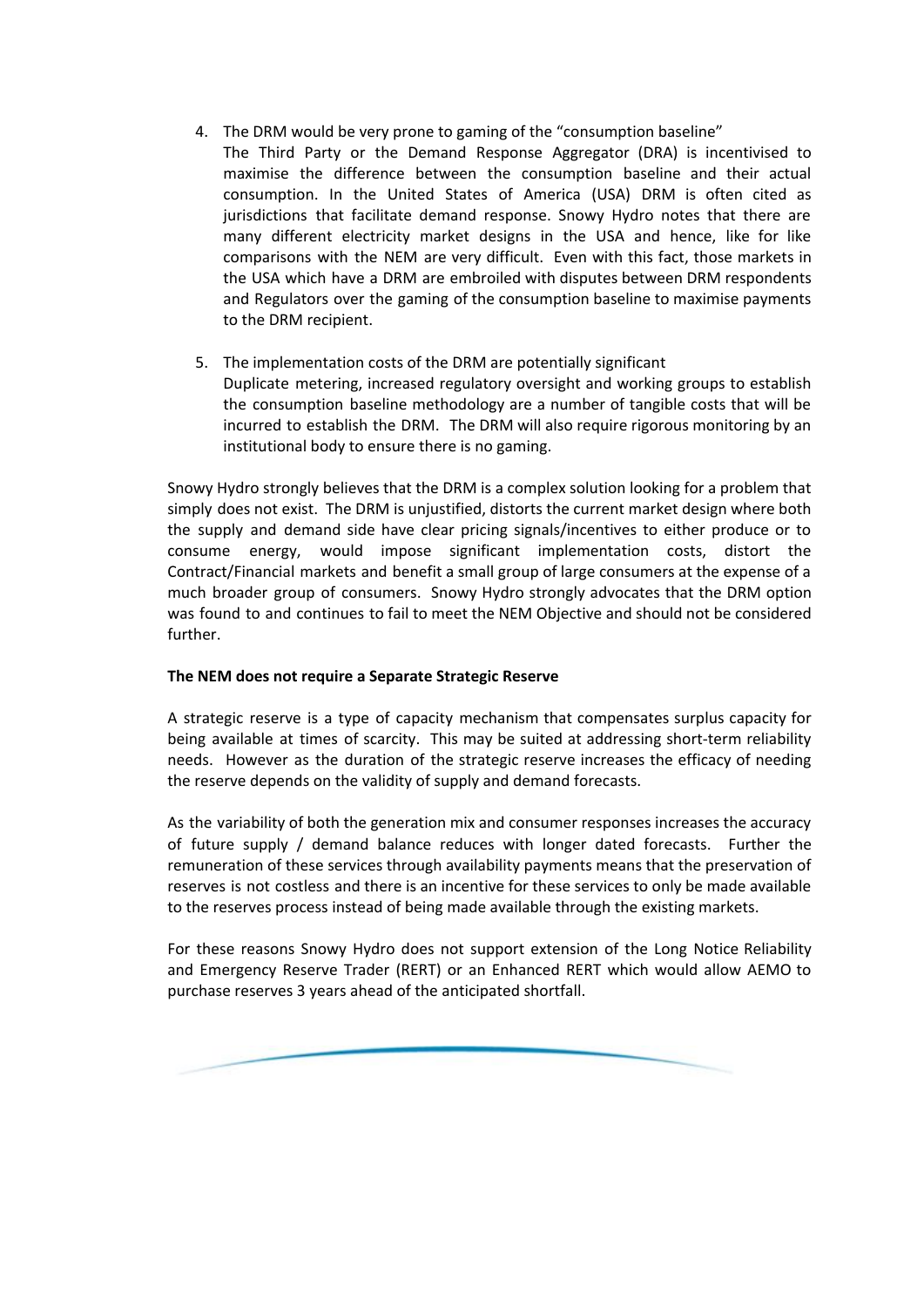Snowy Hydro advocates that the Medium Notice RERT which allows AEMO to purchase reserves 10 weeks from the anticipated shortfall provides the appropriate trade-off for the last resort mechanism of maintaining appropriate levels of unserved energy in the NEM.

What is required for a smooth energy system transition, is to focus on providing long-term investment confidence and direction to the NEM. A orderly transition package would include:

- A long-term emissions reduction trajectory for the electricity sector;
- A credible and enduring emissions reduction mechanism; and
- Integration of energy and climate change policies.

These three objectives can be met through a properly designed National Energy Guarantee.

In summary, the NEM does not require a separate enhanced strategic reserve. The inclusion of a reliability requirement as part of the development of the NEG will negate the need for a separate strategic reserve. In addition the Reliability Panel indicates no risk of breaching the reliability standard which directly counters AEMO's logic to reinstate the Long Notice RERT or justifies the need for an enhanced RERT.

#### **Improvements to Demand Forecasts**

AEMO should be responsible for the accuracy of the market demand forecasts and should openingly consult with Market Participants. Energy companies should not be burdened with providing their own forecasts.

AEMO's forecasting processes and methodologies need to be transparent and clearly understood.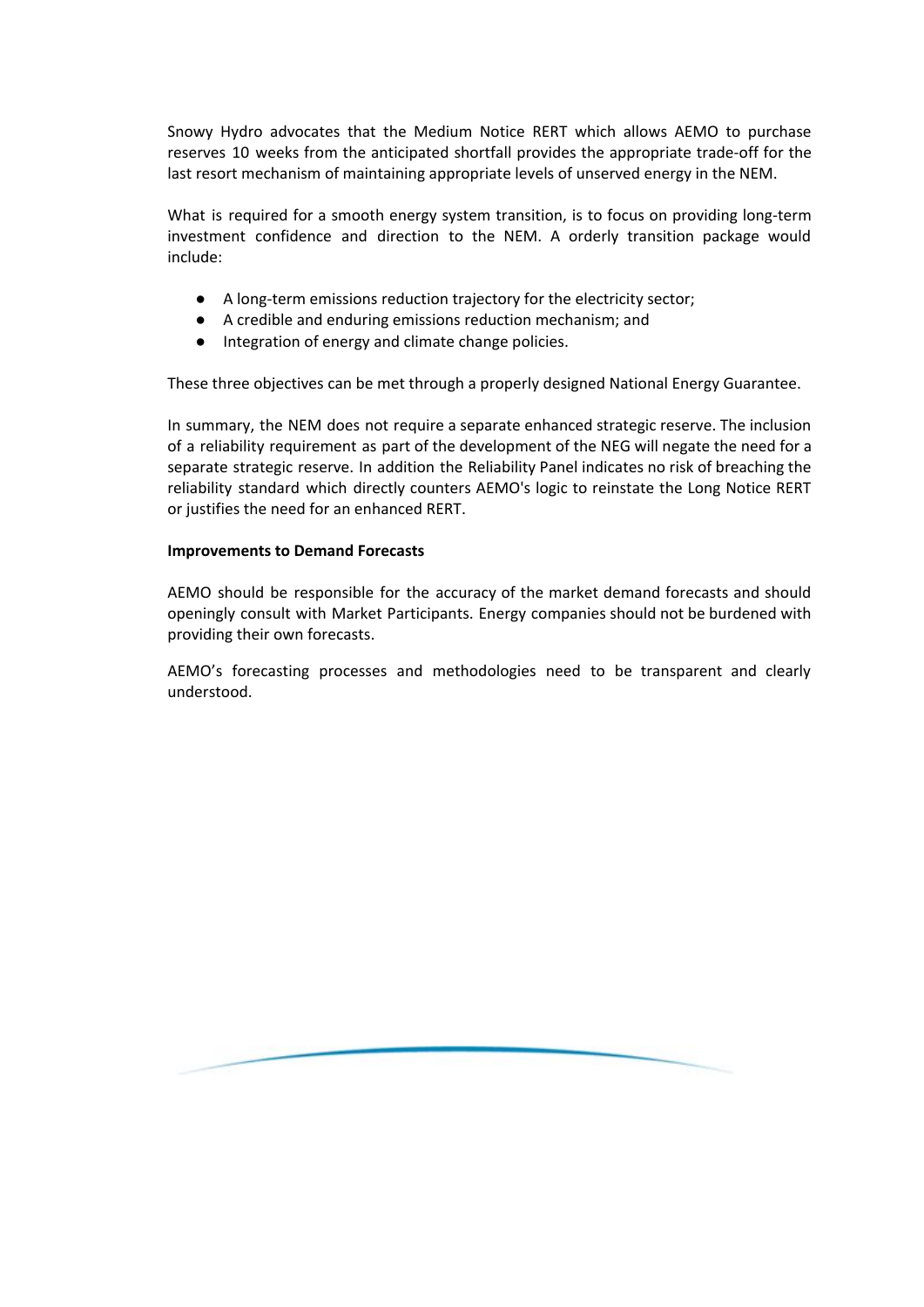#### **National Electricity Market**

Snowy Hydro believe that the existing market design and contracting arrangements in the NEM remain effective and will continue to deliver new investment without compromising reliability. The International Energy Agency (IEA)<sup>3</sup> recently backed the NEM. The independent review from the IEA found that although policies and market rules need to evolve the NEM can remain effective. It highlights that the NEM has remained an effective platform to deliver the energy transformation.

The NEM is going through transition and it is vital that risks are allocated to those best able to manage them. Where the decision-making powers of energy market bodies are enhanced, strong and clear accountability must be maintained. The success in the NEM has been attributed to these factor:

- Decentralised decision making;
- Liquid and deep contract market; and
- Stable regulatory frameworks.

# **Forecasting**

Snowy Hydro believes that it is important that inputs used in the forecast are transparent and the methodology that is used to determine the forecast is clearly understood. As the electricity system continues to transform it is likely that there could be increased errors in forecasting making it harder for participants to depend on these forecasts to make long term investment decisions.

AEMO's development of the MT PASA methodology to improve its assessment of potential reliability standard breaches over a two year horizon and replacing the existing methodology with a new method that can better capture the impacts of intermittent generation on supply adequacy is welcomed. However Snowy Hydro is concerned with AEMO's small generation and demand forecasts which will need to improve in accuracy as they become crucial in the NEM's transformation.

The increasing number of smaller individual generating units, aggregated distributed generators and demand response should be managed by AEMO, along with how a reduced level of scheduled generation will impact AEMO's ability to operate the NEM reliably. Following the NEM scheduling by smaller generating units as well as larger market loads rule change which was not made by the Commission it is encouraging to see AEMO's intent on the proposed approach to trial the operation of significant non-scheduled wind farms in South Australia (SA) under semi-scheduled arrangements. However we believe by only undertaking the approach in SA it is unlikely to achieve any significant changes to improving forecasts. We would support the approach being implemented NEM wide.

AEMO should be responsible for the accuracy of the market demand forecast and openingly consult with Market Participants to understand how their forecasts can be improved. We agree with the

<sup>3</sup> International Energy Agency, 2018, "Australia 2018 Review - Energy Policies of IEA Countries"

<sup>4</sup> AEMC Final Determination, ERC0203, Non-scheduled load and generation in central dispatch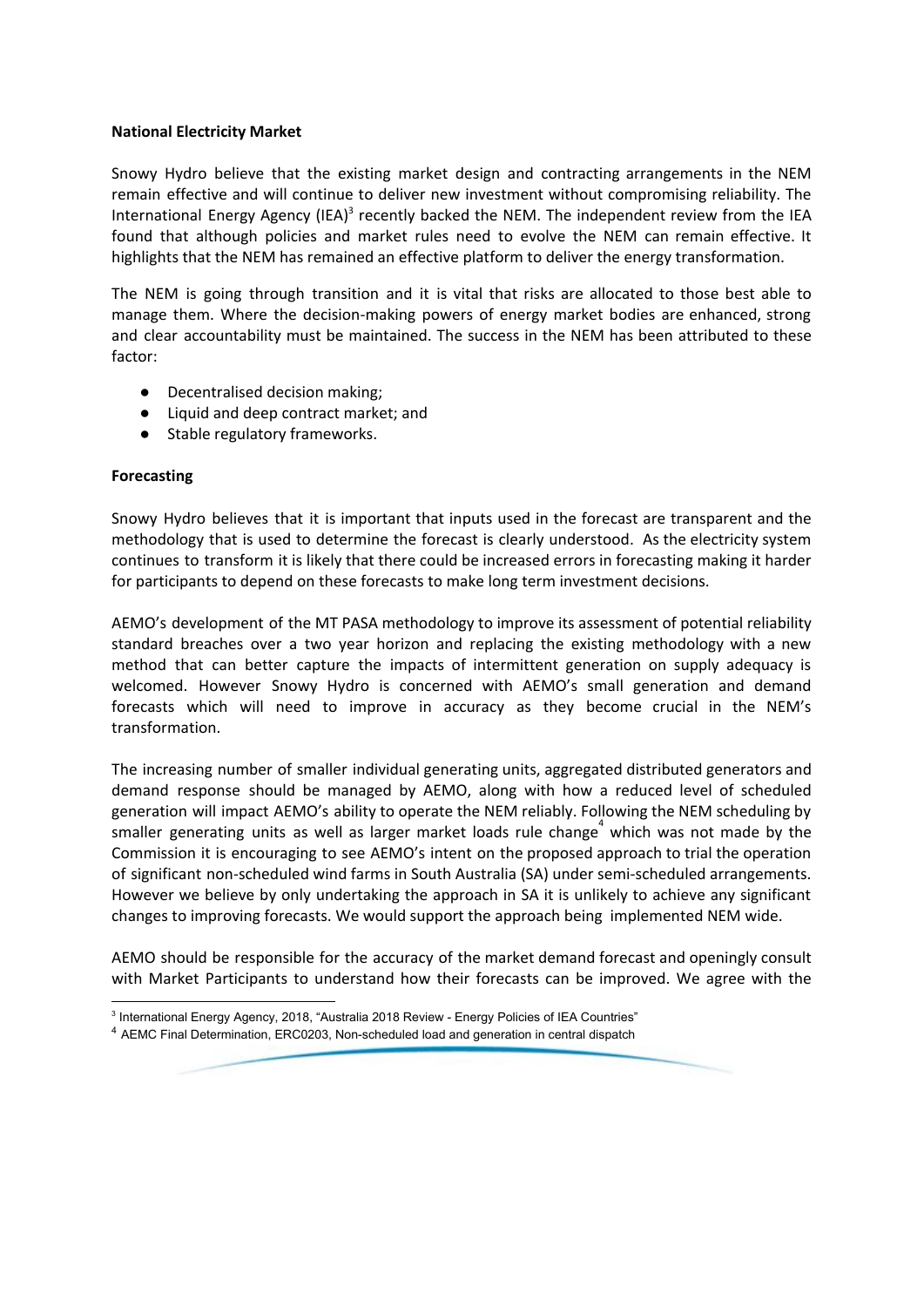Commission that the differences between forecasts and actual outcomes will have more significance as the demand-supply balance changes which means "*transparency and systematic regular reporting of these differences will become increasingly important." 5*

Snowy Hydro believes that AEMO are the most appropriate party to undertake analysis and reporting for forecasting. They have the ability to access the data required and have the technical skills and systems necessary to undertake analysis. Further to this we believe that the Australian Energy Regulator (AER) would be best suited to audit the reporting and analysis as they are a separate party and already undertakes similar analysis.

Generators and retailers should not be burdened with providing their own forecasts instead of AEMO. We do not support entities other than the system operator providing industry forecasts as it would entail significant costs on businesses. We are currently responding to potential wide-ranging reforms to the security and reliability frameworks in the NEM, and as such it is not the time for an additional burden on forecasting. The Commission correctly highlights that retailer demand-side forecasting would include:

- Retailers installing systems in order to bid
- Retailers being required to have some form of trading desk to manage the forecast provision
- $\bullet$  Learning and education costs over time to become used to the new regime.<sup>6</sup>

With the upheaval and structural change already under way in the NEM, this is an inopportune time to be implementing such a radical proposal. We are already grappling with the shift to five minute settlement. The effect of increasing administration costs will ultimately flow through to consumers.

#### **Day-Ahead Markets**

As noted earlier the current market design in the NEM does not have sufficient issues to warrant a day-ahead market. Many of the benefits of a day-ahead market are already addressed by the forward contract market that supports the NEM's real-time market.

Snowy Hydro is concerned that AEMO's assessment of identifying the existing day-ahead features of the NEM that may require change and the evidence of deficiencies has not be released through the Directions Paper and is likely to be obtained late in the consultation process. AEMO's assessment is important although it is difficult to respond through the Directions Paper on what is inadequate or needs to be improved. Snowy Hydro does not believe there are any significant deficiencies in the current market arrangements in the NEM.

The Generator Group commissioned SW Advisory, to undertaken an independent review of the merits of a Day-ahead market for the NEM, which found that day-ahead markets could have adverse impacts on the NEM. The report found that the day-ahead market adverse impacts would be:

● Less efficient unit commitment optimisation;

<sup>&</sup>lt;sup>5</sup> AEMC 2018, Reliability Frameworks Review, Directions Paper, 17 April 2018, pp v  $6$  AEMC 2018, Reliability Frameworks Review, Directions Paper, 17 April 2018, pp 77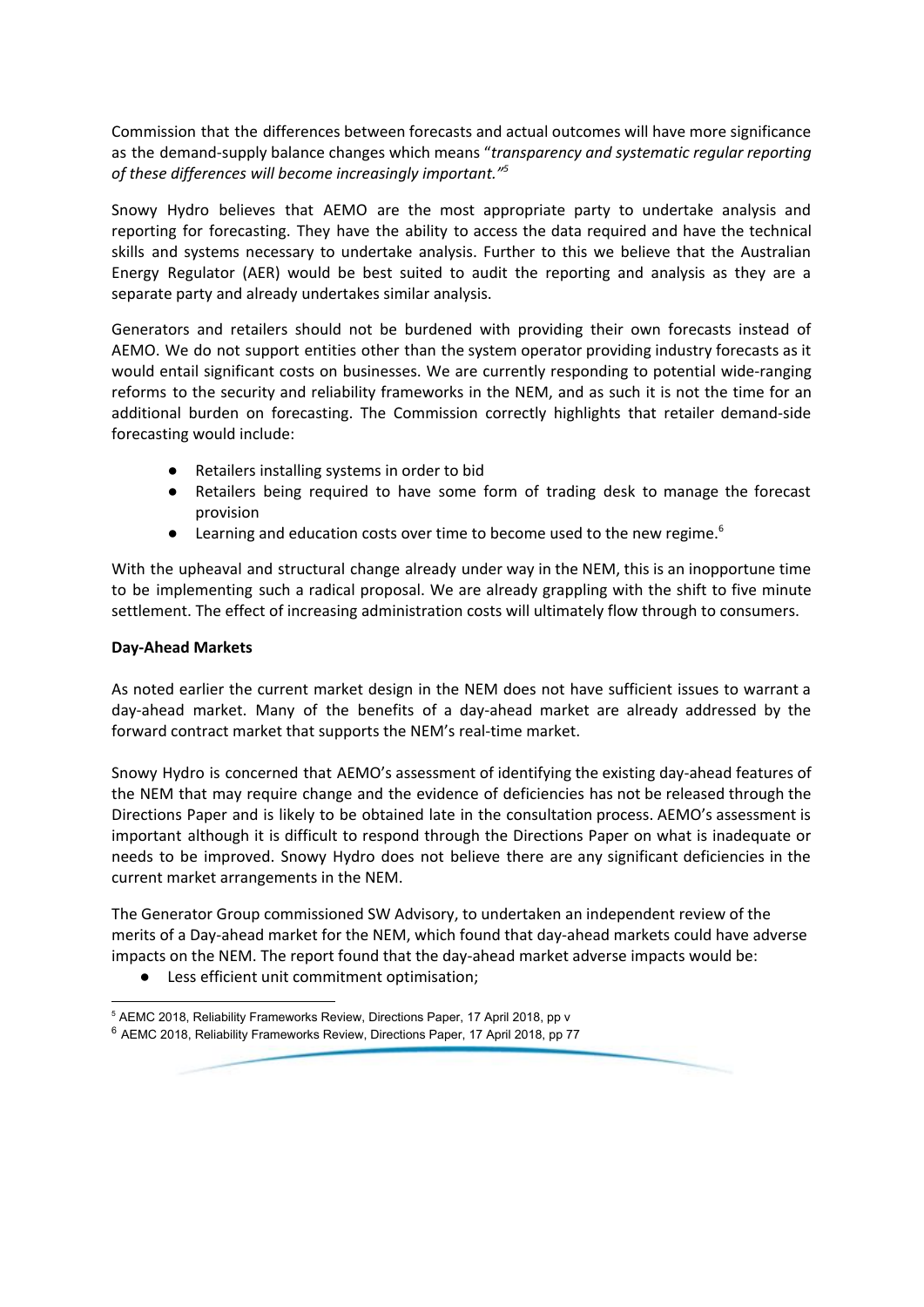- Complications with 5 vs 30 minute optimisation;
- How would rebidding be incorporated? Any reduction in flexibility would adversely affect generators whose circumstances can change substantially over a day.
- How would energy constrained generators be included?;
- Would complicated offer structures reward inflexibility and encourage gaming?;
- Would generators be paid start-up costs and how would these be recovered? Uplift cost recovery mechanisms may not allow Participants to manage their exposure;
- A Day-ahead market is likely to reduce incentives to invest in flexible generation and loads.
- Complications associated with two part settlements and how this may adversely impact prudent risk management and the depth and liquidity of the contracts market; and
- Contrary to the NEM's design principles of decentralised decision making and consistency between dispatch and pricing.<sup>7</sup>

Benefits of a day-ahead market are already addressed by the forward contract market that supports the NEM's real-time market. Market Participants can already hedge pricing risk using financial derivatives under the current frameworks so any scheduling improvements from a day-ahead market would likely be limited. In addition, generators can structure their bids in the real-time market based on their costs, plant characteristics and contract position to ensure dispatch of their generation fleet to cover their contract positions. This provides some certainty over which plant will be running and for how long. If the expectation is that the proportion of fast-start plant in the NEM is going to increase to manage real-time volatility then market signals for slower-start generation may not likely be needed.

The implementation of the NEM's real-time market also delivers benefits similar to those of a day-ahead market. AEMO's pre-dispatch already signals expected market outcomes at a 30-minute resolution to the end of the next market day. The information in pre-dispatch means any scheduling improvement through the implementation of a day-ahead market may be limited.

As the NEM generation mix becomes more variable and intermittent; day-ahead markets are less suited than they are other markets. As noted by the Commission "*in PJM there is a large proportion of both nuclear generation and generation with long start time. Nuclear generation is generally not dispatchable by PJM, whereas slow start generators generally engage in self commitment rather than being committed by PJM in the day-ahead market."* A day-ahead market allows for inflexible *8* baseload unit to be optimised and provides enough notice for the slow start plant to be online when they are needed.

As noted in the SW Advisory review, AEMO should be looking at market solutions and not system control solutions where there are deficiencies in prices signals. Security issues such a system strength in South Australia can be solved through the provision of new ancillary services and and an

 $7$  SW Advisory, 2018, "Critique of Day Ahead Markets and the NEM"

<sup>&</sup>lt;sup>8</sup> AEMC 2018, Reliability Frameworks Review, Directions Paper, 17 April 2018, pp 103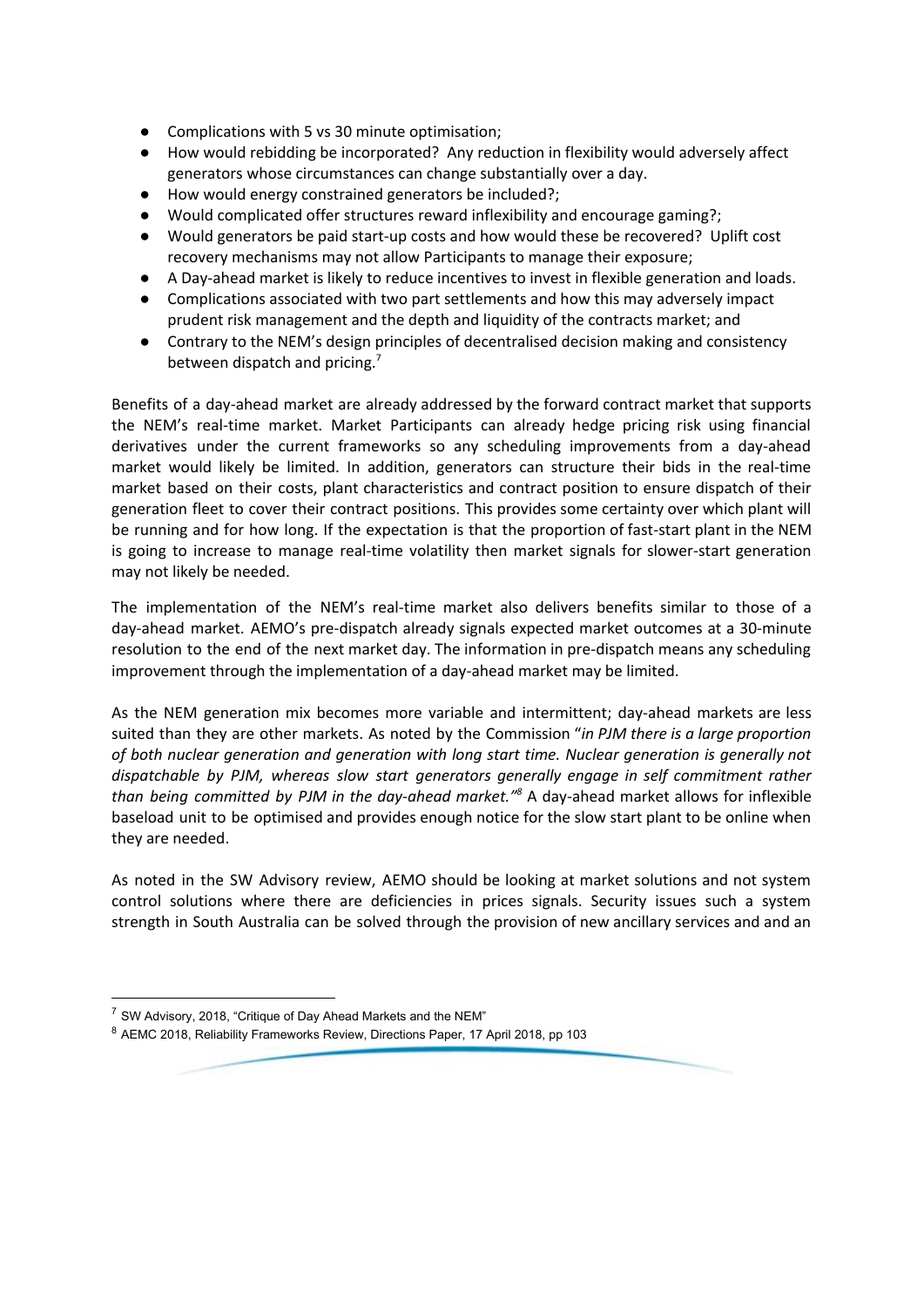integrated market for inertia and fast response FCAS contingency services rather than a significant regulatory change in a day-ahead market. 9

#### **Wholesale Demand Response**

Snowy Hydro believes the existing and available commercial incentives for demand response in the NEM are sufficient. There is no credible proof of a problem with the current market design, market signals and market frameworks do not provide the appropriate price signals and incentives for the uptake of demand response.

The lack of transparency around how much wholesale demand response is currently being utilised is the greatest factor in understanding whether the level of demand response is efficient and the value it actually brings to the NEM. This could only be achieved through improvements in AEMO's forecasting which we noted in the previous sections. Snowy Hydro notes that the following is being undertaken in the current market for demand response:

- 1. Consumers are being offered demand response products from retailers and third parties. Only recently as the Commission notes Flow Power expanded engaging in demand response.
- 2. The uncertainty of cost recovery for demand response will be improved due to the five minute settlement rule change. Five minute settlement was partly implemented to allow for the price signals for demand response and align the timing of such response with the physical need of the power system.
- 3. "*The costs of compiling a demand response portfolio have fallen with technological developments. These costs are likely to continue to fall over time*." 10

As the market transitions, demand response is expected to increasingly participate and contribute to power system reliability. We agree with the Commission that "*firm and fast acting demand response* requires time, education and equipment to develop"<sup>11</sup> and we are therefore unclear which demand response is currently underutilised. This need to be made clear as separating the wholesale demand response without understanding what demand response is being underutilised would unnecessarily require significant changes to the current market design.

The Commission highlights that the most significant restrictions on facilitating more wholesale demand response in the NEM are the current arrangements that allow only a single Financially Responsible Market Participant (FRMP) at a connection point. The two options considered in the Directions Paper include transferring the value of the wholesale demand response from the existing FRMP to the aggregator or transferring spot market responsibility for demand responsive load from the existing FRMP to an aggregators.

<sup>&</sup>lt;sup>9</sup> SW Advisory, 2018, "Critique of Day Ahead Markets and the NEM"

<sup>&</sup>lt;sup>10</sup> AEMC 2018, Reliability Frameworks Review, Directions Paper, 17 April 2018, pp 126

<sup>&</sup>lt;sup>11</sup> AEMC 2018, Reliability Frameworks Review, Directions Paper, 17 April 2018, pp 126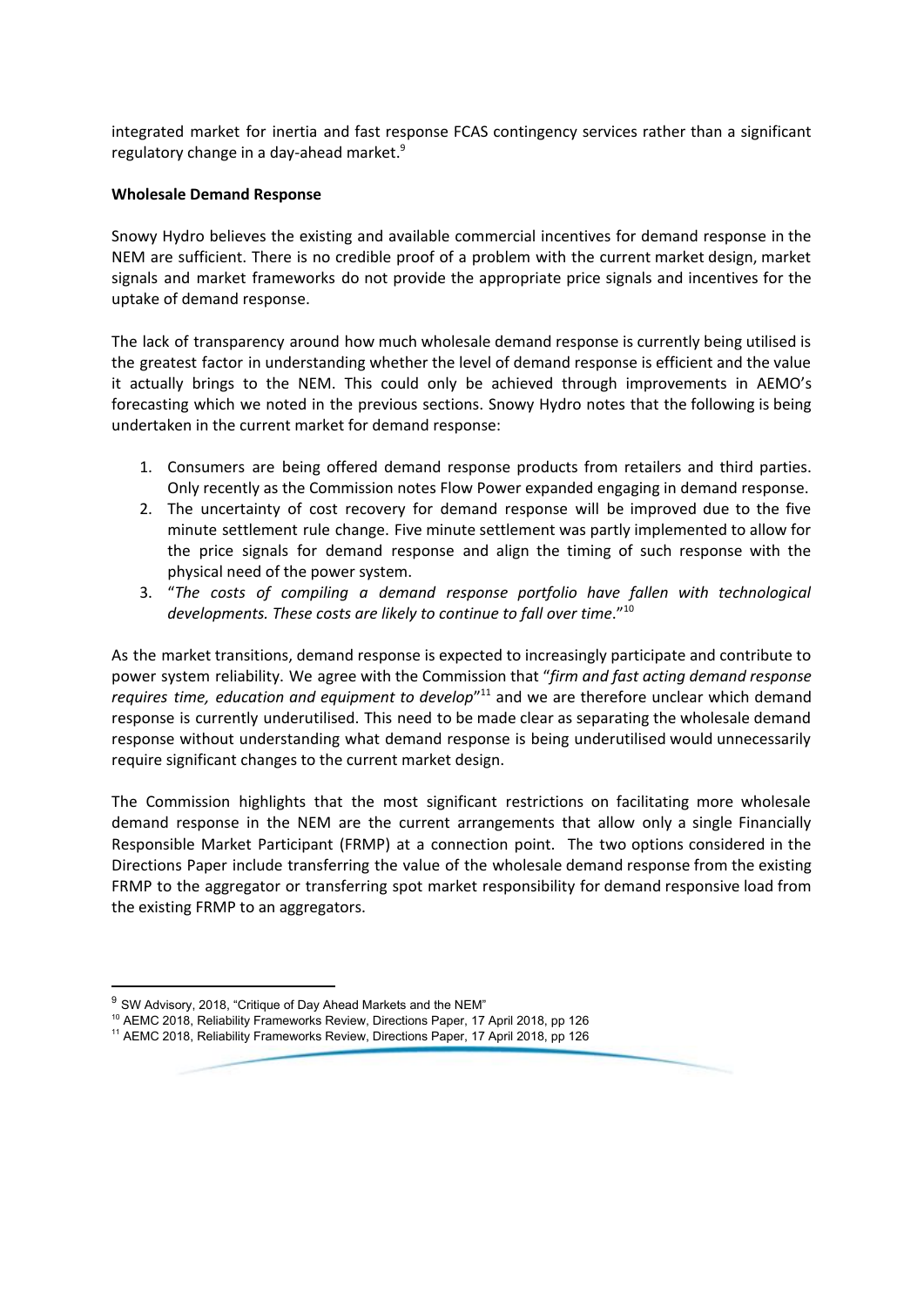Both options suggested by the Commission would require transferring from the existing FRMP to an aggregator which concerns Snowy Hydro. The challenge lies in any type of coordination scheme to aggregate households into usable Demand Response resource that would align the objectives of the retail mass market users with the objectives of the NEM. Not to mention the confusion with multiple retailer bills for the same period, and the obligations of which party has the obligation to provide the consumer protections (e.g. hardship) associated with any affordability issues. The costs in coordinating very large number of end users and also incorporating various constraints of their loads needed to obtain system wide benefits would be high.

In addition, the options relies on the aggregator submitting a hypothetical baseline consumption profile of what electricity there consumers would have consumed in the absence of their actual demand side response. The aggregator is then paid the difference between the "Baseline" consumption and actual consumption multiplied by the Spot price. This is problematic and inefficient for the following reasons:

- 1. Another unrequired regulatory intervention
- 2. Compromises the current market design and its pricing signals
- 3. Distortion to the Contract/Financial Markets
- 4. The DRM would be very prone to gaming of the "consumption baseline"
- 5. The implementation costs of the DRM are potentially significant

As the NEM generation mix becomes more variable and intermittent, it becomes more imperative for the NEM's central dispatch to capture the operational intent of Market Participants and improve the price discovery process for all stakeholders to optimise their generation and consumption decisions. We therefore, firmly believe that the wholesale demand response source is able to be centrally dispatched in the spot market and it must act in good faith as per the relevant provisions in the National Electricity Rules.

The Commission notes that "*retailers may have limited opportunities to offer products given that* some consumers may not want to engage in wholesale demand response<sup>n12</sup> and suggests increasing incentives for wholesale demand response. Snowy Hydro owns two second tier retailers (Red Energy and Lumo Energy) and we believe there are no barriers to consumers providing demand side response. We observe considerable interest from customers in determining whether demand response suits their current circumstances. However, the current volume and form of demand response in the market reflects the willingness of customers to curtail load, reflecting factors such as the cost of alternative sources of energy (e.g. back-up generation), the significance of energy as a cost input, and the flexibility of current production processes.

We refer to Commission's 2016 final rule determination on the Demand Response Mechanism and Ancillary Services Rule<sup>13</sup> which was unable to find evidence of a relevant market failure that would

<sup>12</sup> AEMC 2018, Reliability Frameworks Review, Directions Paper, 17 April 2018, pp 142

<sup>&</sup>lt;sup>13</sup> AEMC 2016, (Demand Response Mechanism and Ancillary Services Unbundling), Final Rule Determination, 24 November 2016, Sydney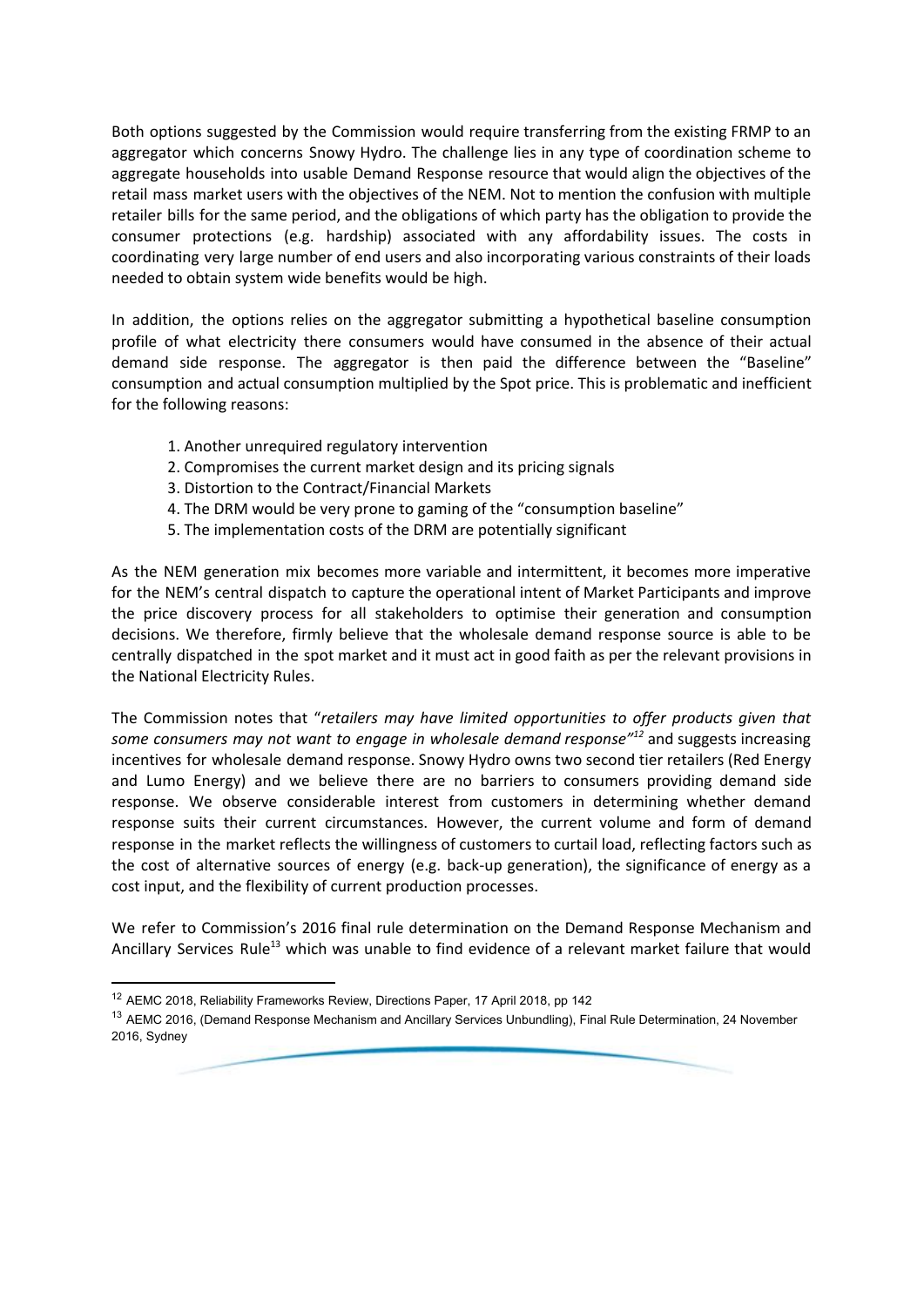prevent the current demand side participation arrangements in the market from delivering the benefits identified as arising from the implementation of the demand response mechanism in the cost benefit analysis submitted with the rule change.

The Commission's report also found no evidence that there are insufficient incentives on retailers to offer demand response services. The Commission's survey evidence reflected that retailers did offer demand response services in many forms. Furthermore it notes that it is in retailers' interests to maximise the demand response of their customers, particularly their large customers, because it allows them to better manage the spot price risk that they are fully exposed to. We are unclear what has changed in the retail market since 2016<sup>14</sup>. Currently retailers are offering demand response to customers through numerous trials currently underway. These haven't required alternate mechanisms or overpriced incentives.

The implementation costs of DRM can also potentially be significant. Duplicate metering, increased regulatory oversight and working groups to establish the consumption baseline methodology are a number of tangible costs that will be incurred to establish the DRM. The DRM will also require rigorous monitoring by an institutional body to ensure there is no gaming.

The analysis provided in Oakley Greenwood (OGW)<sup>15</sup> report noted that retailers who required tailoring products and pricing arrangements for customers for DR the transaction costs associated with such tailoring meant that these arrangements were typically only provided to larger commercial and industrial customers (primarily those with an average load of about 5 MW or more.

Once the DRM is implemented there is no guarantee that it will be cost effective way to free up electricity supply. Under the DRM program in Western Australia, the State Government has paid in the last 10 years around \$430 million to demand-side management providers for 106 hours of reduced power use. 16

#### **Strategic Reserve**

Snowy Hydro does not support the need for a strategic reserve. The inclusion of a reliability requirement as part of the development of the NEG will negate the need for a separate strategic reserve. The reliability guarantee will oblige retailers to hold a minimum amount of contracts with dispatchable generators in relation to their own demand. The additional incentive and price signal for dispatchable synchronous plant which provides services such as synchronous inertia and system strength would negate the need for a strategic reserve.

AEMO's rationale for reinstating the long-notice RERT is that the power system has continued to undergo rapid transformation change with an increasing chance of supply shortfalls since the

<sup>14</sup> AEMC 2016, (Demand Response Mechanism and Ancillary Services Unbundling), Final Rule Determination, 24 November 2016, Sydney

<sup>15</sup> Oakley Greenwood (OGW), 2016, "*Current Status of DR in the NEM: Interviews with Electricity Retailers and DR Specialist Service Providers"*

<sup>16</sup> ABC news, 2016, *"Power reforms will save Western Australia \$500m per year, Treasurer says"*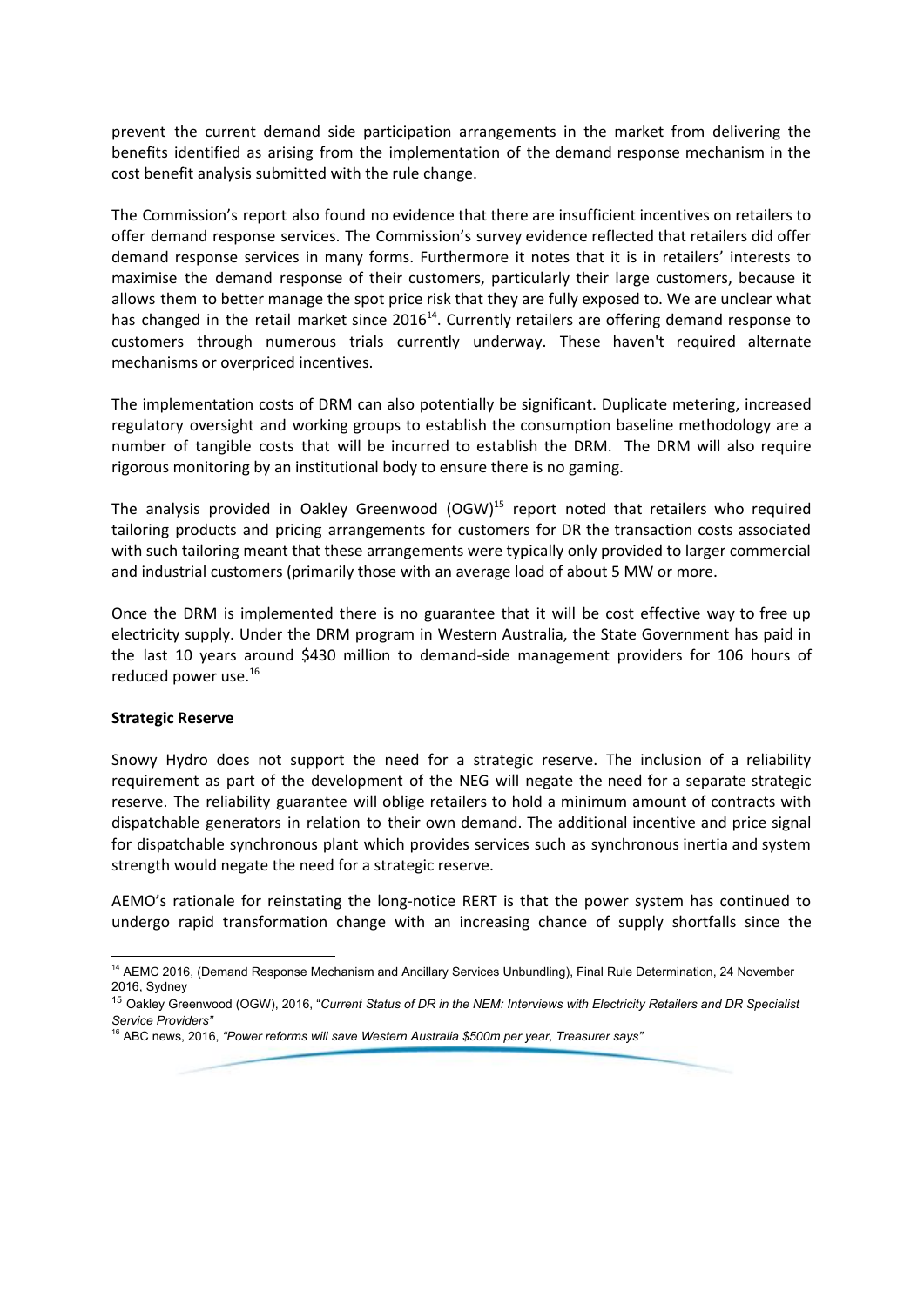Commission allowed the long-notice RERT to expire in 2016. Snowy Hydro however believes that the analysis commissioned by the Reliability Panel, dated 30 April 2018, indicates relevant observations that directly counter AEMO's logic to reinstate the Long Notice RERT.

The EY was commissioned by the Reliability Panel to forecast the likely expected unserved energy to 2024 based on the current reliability standard and settings. The results of the EY forecasts highlight that for the "base case" scenario there is no Reliability Issue with all regions well below the 0.002 per cent standard.





Furthermore the report undertook a strong demand and high generator outages rates sensitivity scenario. In this scenario EY varied several key parameters:

- Demand using AEMO's most recent strong demand forecast rather than neutral demand.
- Generator outage rates using EY's own higher generator forced outage rates (significantly higher than the base assumptions for many generators).

The findings indicated that the level of unserved energy forecast by the base scenario model under these sensitivities remains well below the reliability standard. The highest forecast level of unserved energy under this sensitivity analysis is in New South Wales, where the impact of high demand and EY's forced outage rates is to increase 2023-24 forecast unserved energy to approximately 0.0003

<sup>&</sup>lt;sup>17</sup> EY, 2018, "Reliability Standard and Settings Review 2018 - Modelling Report - The Reliability Panel"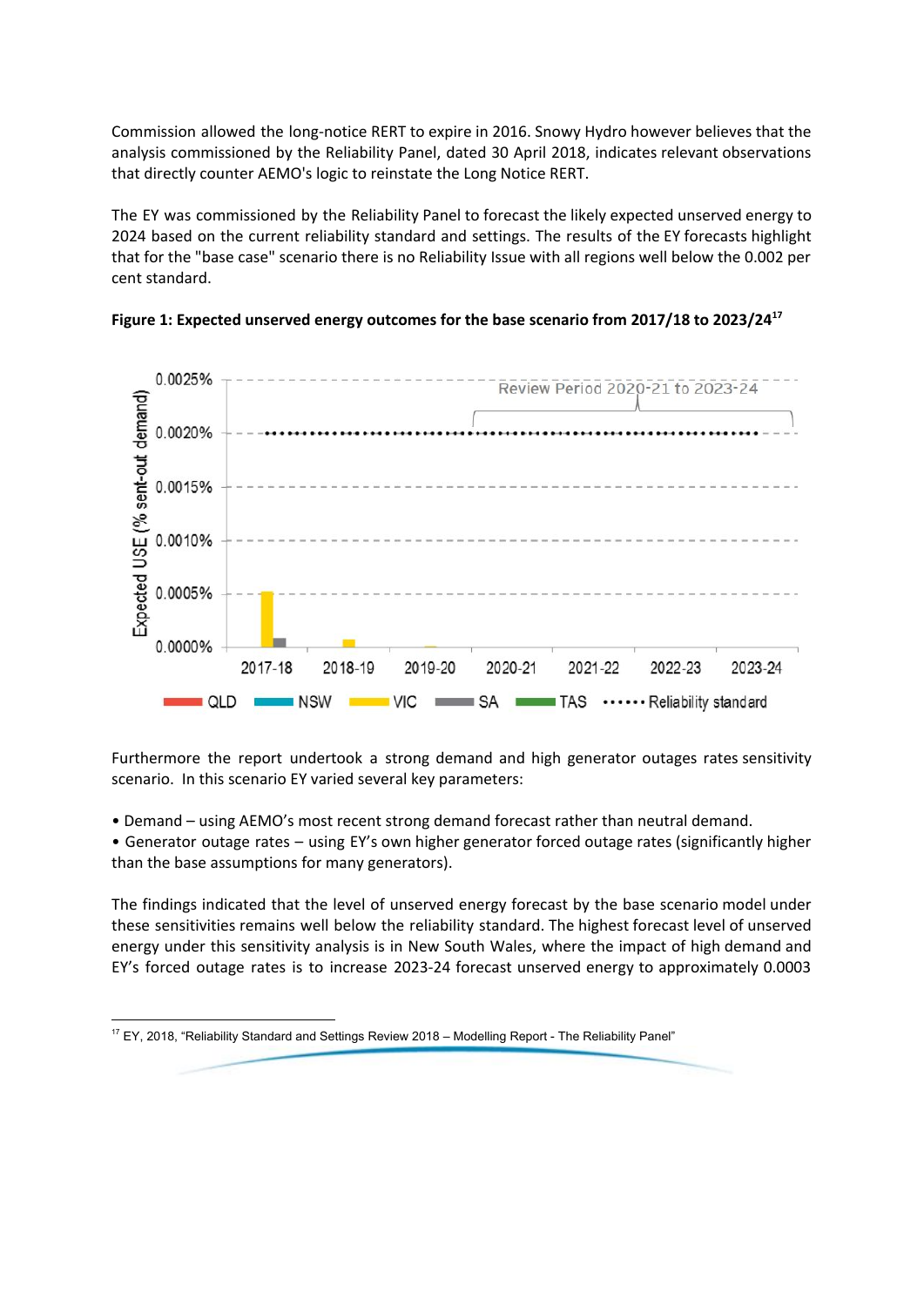per cent, compared with the reliability standard of 0.002 per cent, or around one seventh of the standard $^{18}$ .



# **Figure 2: Expected USE outcomes in NSW for the base scenario sensitivities 19**

\*Note that y-axis scale shows up to one fifth of the reliability standard of 0.002 per cent.

The work commissioned by the Reliability Panel further indicates no risk of breaching the reliability standard.

If a separate strategic reserve formed then the cost associated with such reserves would be significant. AEMO's recent usage of its RERT function (which shares many of the same drawbacks as a strategic reserve) does not offer reassuring portents. For example, AEMO's activation of the RERT on 19 January 2018 for the dispatch of 390 MWh cost some \$24 million, or an incredible \$62,000/MWh<sup>20</sup> (or four times the *Market Price Cap*).

The NEG will provide an effective policy measure; will also require the attention of generators. In fact, by exploiting the decision making expertise of the private sector the NEG should more effectively address the very issues targeted by the strategic reserve.

# **Co-ordinated approach to market design reform in the NEM**

<sup>&</sup>lt;sup>18</sup> EY, 2018, "Reliability Standard and Settings Review 2018 - Modelling Report - The Reliability Panel"

<sup>&</sup>lt;sup>19</sup> EY, 2018, "Reliability Standard and Settings Review 2018 - Modelling Report - The Reliability Panel"

<sup>&</sup>lt;sup>20</sup> See [http://www.nemweb.com.au/REPORTS/CURRENT/Reserve\\_Contract\\_Recovery/](http://www.nemweb.com.au/REPORTS/CURRENT/Reserve_Contract_Recovery/)